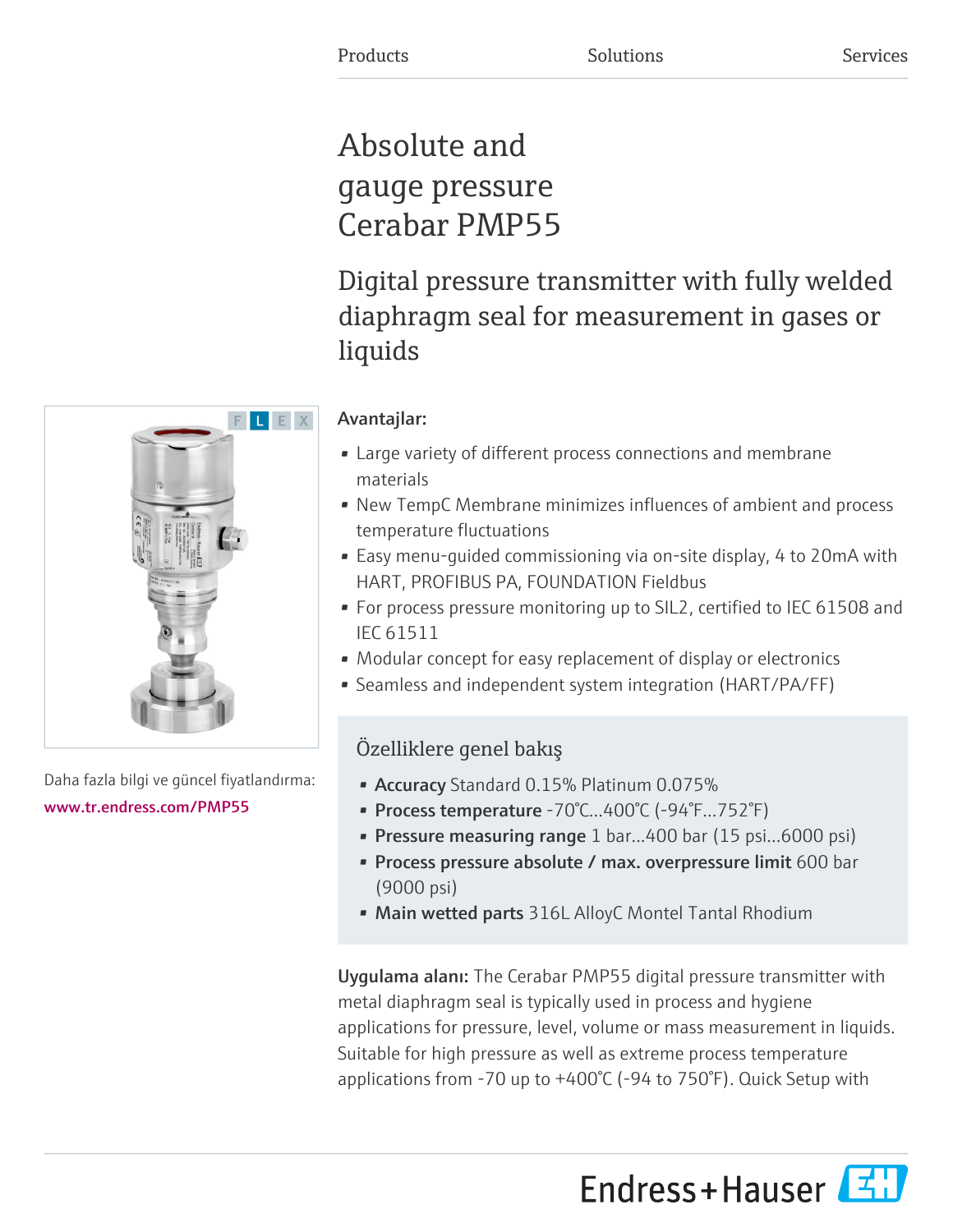adjustable measuring range allows simple commissioning, reduces costs and saves time. SIL2 according to IEC 61508 and IEC 61511.

# Özellikler ve şartlar

# Continuous / Liquids Measuring principle

Absolute and gauge pressure

### Characteristic / Application

Smart and reliable pressure transmitter, with piezoresistive measuring cell and metal welded process isolating diaphragm and diaphragm seal.

#### Supply / Communication

4 ..20 mA HART: 11,5...45 V DC Ex ia: 11,5...30 V DC PROFIBUS PA FOUNDATION Fieldbus

#### **Accuracy**

Standard 0.15% Platinum 0.075%

#### Long term stability

< 0,1% von URL/ year 0,2% of URL/ 5 years 0,25% of URL/ 10 years

#### Ambient temperature

-40°C...85°C (-40°F...185°F)

#### Process temperature

-70°C…400°C (-94°F…752°F)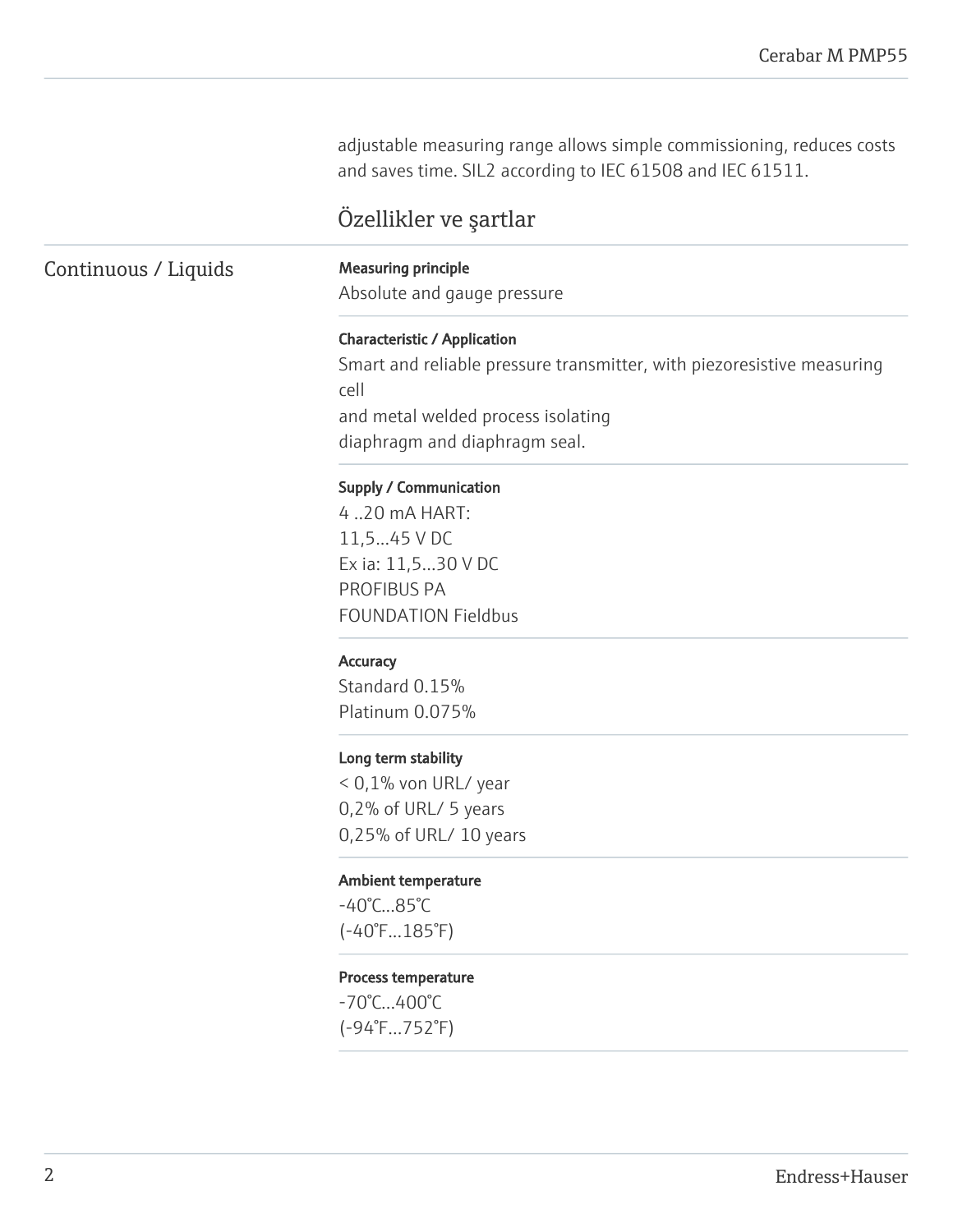# Continuous / Liquids

#### Process pressure absolute / max. overpressure limit

600 bar (9000 psi)

#### Pressure measuring range

1 bar...400 bar (15 psi...6000 psi)

#### Main wetted parts

316L AlloyC Montel Tantal Rhodium

### Process connection

Diaphragm seal Flanges (DIN, ASME, JIS) Tri-Clamp ISO2852 Hygienic connections

#### Max. measurement distance

4000m (13.123ft) H2O

### Communication

4...20 mA HART PROFIBUS PA FOUNDATION Fieldbus IO-Link

#### Certificates / Approvals

ATEX, FM, CSA, CSA C/US, IEC Ex, INMETRO, NEPSI

## Safety approvals

SIL

### Design approvals

EN 10204-3.1 NACE MR0175, MR0103 AD2000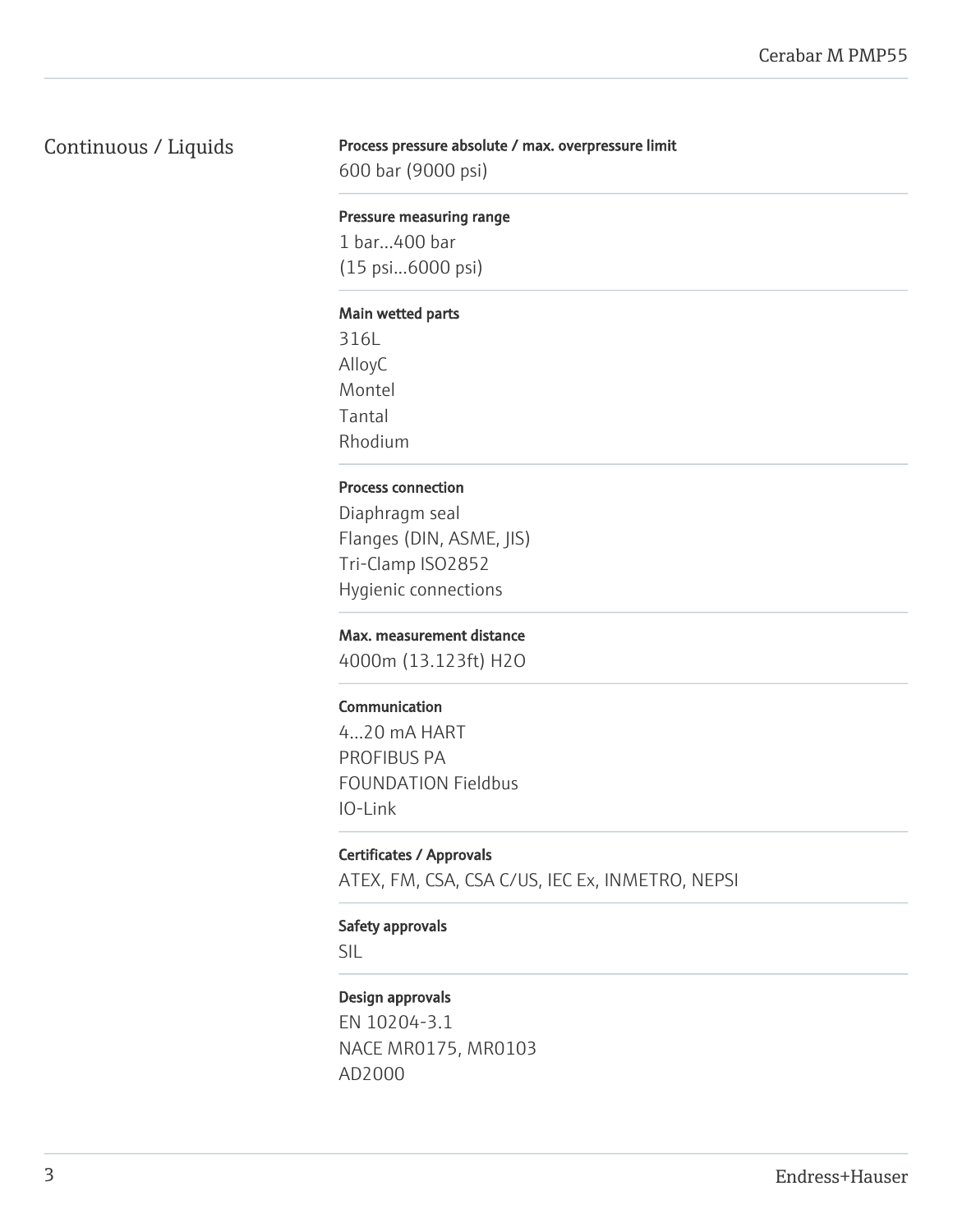# Continuous / Liquids

Hygienic approvals 3A, EHEDG CoC ASME-BPE

Marine approval

GL/ ABS/ LR/ BV/ DNV

## **Options**

local display

#### Successor

PMP51B

#### Application limits

Measuring cell: Metal welded If pressurized, possibly use differential pressure meas-urement with two pressure transmitters (electronic dp). Observe ratio head pressure : hydrostatic pressure

#### Pressure Measuring principle

Absolute and gauge pressure

#### Characteristic

Smart and reliable pressure transmitter, with piezoresistive measuring cell

and metal welded process isolating diaphragm and diaphragm seal.

#### Supply voltage

4...20 mA HART 11,5...45V DC (Non Ex): Ex ia: 11,5...30V DC PROFIBUS PA: 9...32 V DC (Non Ex) FOUNDATION Fieldbus: 9...32 V DC (Non Ex)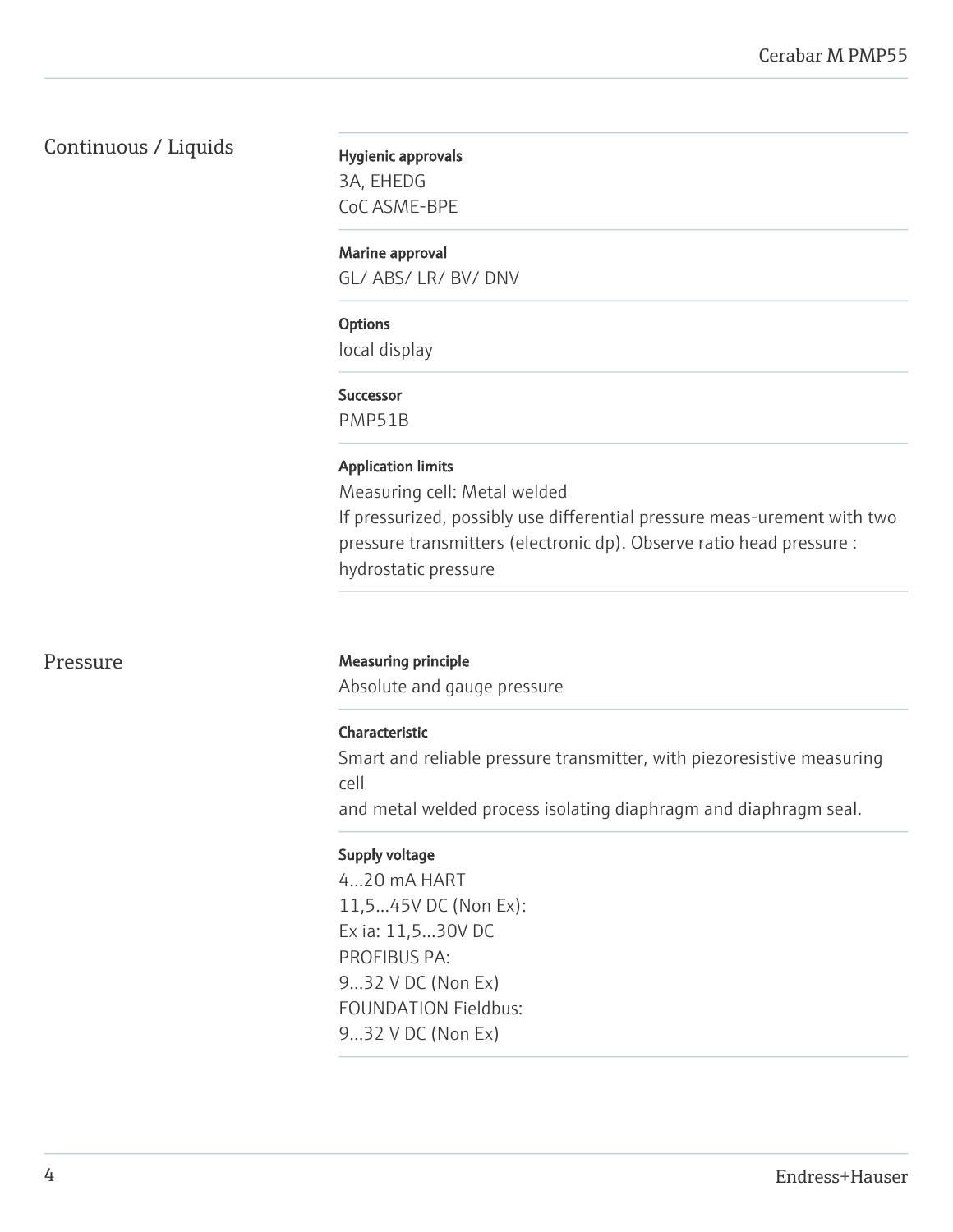# Pressure

### Reference Accuracy

Standard 0.15% Platinum 0.075%

#### Long term stability

0.1% of URL/ year 0.2% of URL/ 5 years 0.25% of URL/ 10 years

#### Process temperature

-70°C…+400°C (-94°F…+752°F)

## Ambient temperature

-40°C...+85°C (-40°F...+185°F)

#### Measuring cell

400 mbar...400 bar (15 psi...6000 psi) relative/ absolute

#### Smallest calibratable span

20 mbar (0.3 psi)

#### Vacuum resistance

50 mbar (0.73 psi)

## Max. Turn down 20:1

Max. overpressure limit 600 bar (9000 psi)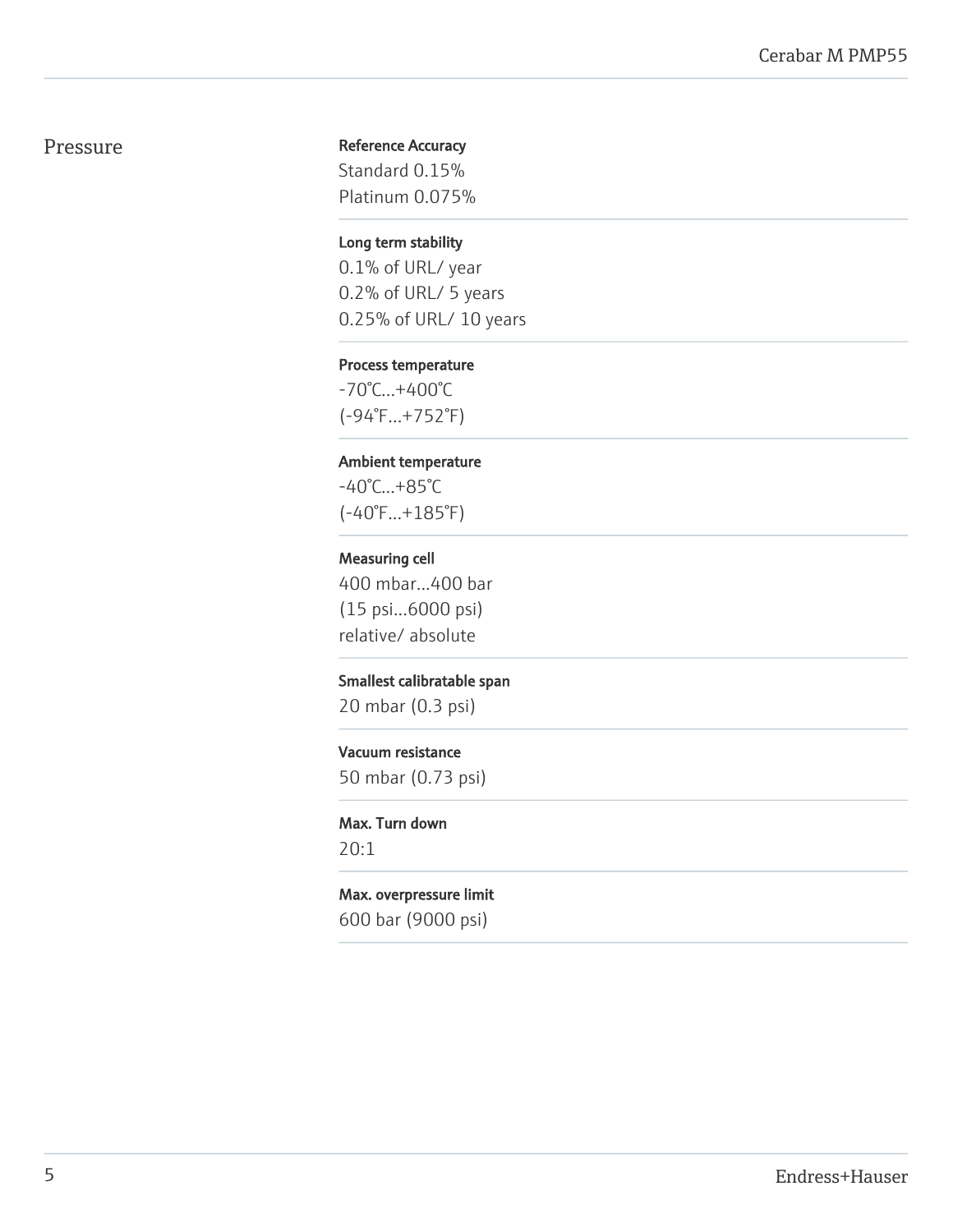# Pressure

#### Process connection

Thread: G1/2...G2, MNPT1/2...MNPT2 Flange: DN25...DN100, ASME 1"...4", JIS 10k Diaphragm seal

## Process connection hygienic

Tri-Clamp DIN11851 DIN11864-1 NEUMO Varivent SMS DRD Universal adapter

#### Material process membrane

316L, AlloyC, Tantal, PTFE, Rhodium>Gold

## Material gasket

None, diaphragm welded

# Fill fluid

Silicone oil, Inert oil, Vegetable oil, High temperature oil, Low temperature oil,

#### Material housing

Die-cast aluminum, AISI 316L